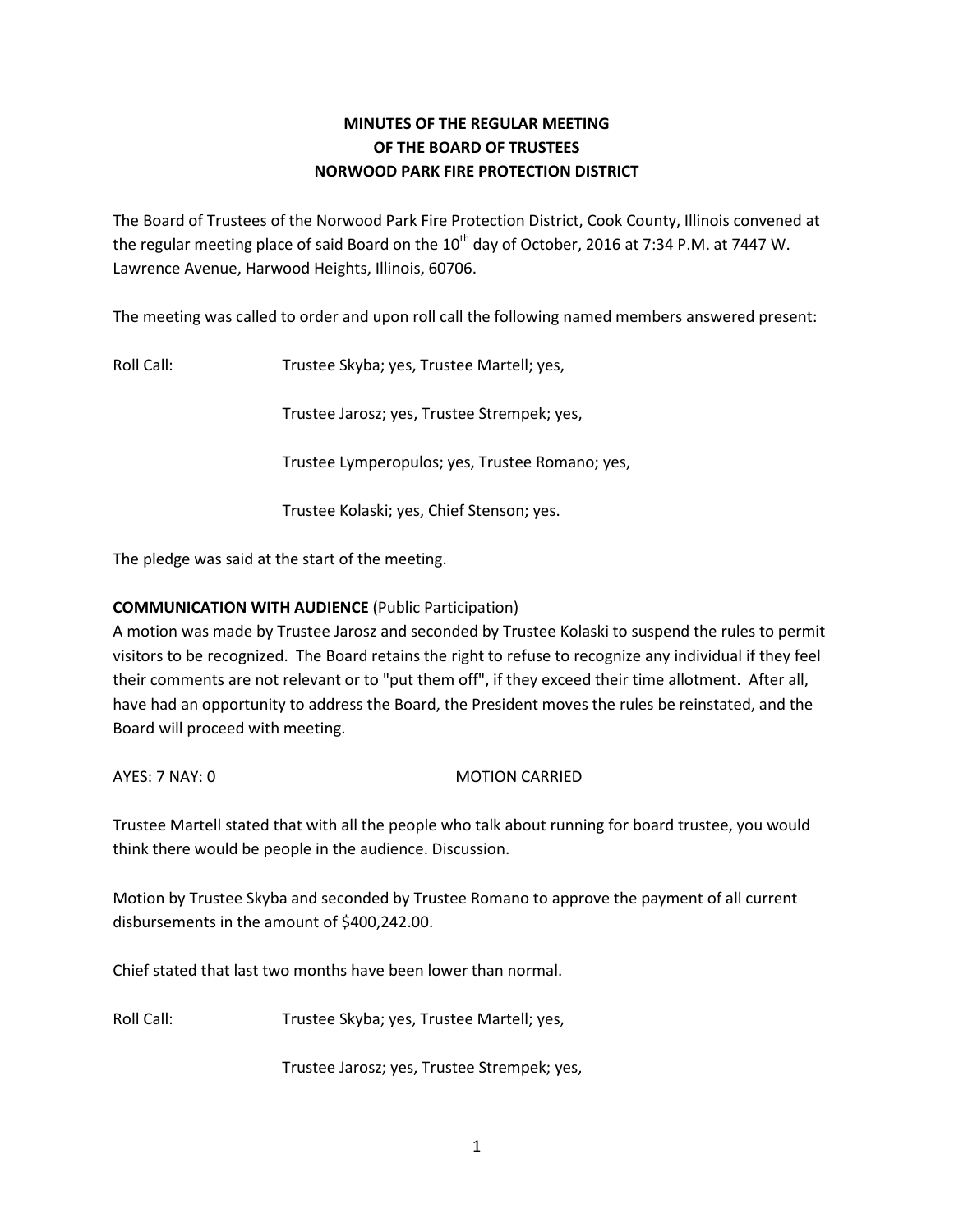Trustee Lymperopulos; yes, Trustee Kolaski; yes,

Trustee Romano; yes.

AYES: 7 NAY: 0 MOTION CARRIED

Motion by Trustee Lymperopulos and seconded by Trustee Kolaski to approve the minutes of the Regular Session meeting held on September 12<sup>th</sup>, 2016.

Roll Call: Trustee Skyba; yes, Trustee Martell; yes,

Trustee Jarosz; abstain, Trustee Strempek; yes,

Trustee Lymperopulos; yes, Trustee Romano; yes,

Trustee Kolaski; yes.

AYES: 7 NAY: 0 MOTION CARRIED

Motion to approve Closed Session Minutes for September  $12^{th}$ , 2016 was tabled until corrections are made.

#### **TREASURER'S REPORT**

Schedule of Assets (Arising from Cash Transactions) September 30<sup>th</sup>, 2016

#### Assets

## **Checking and money market accounts (interest rate- APY):**

| Plaza Bank checking #4303503 (0.046%)                       | 7,731.09       |
|-------------------------------------------------------------|----------------|
| Plaza Bank money market #4303498 (0.295%)                   | 1,333,860.79   |
| Plaza Bank ambulance billing money market #4304492 (0.295%) | 641,692.29     |
| Plaza Bank-Medical #1003102                                 | 429.74         |
| Total checking and money market accounts                    | \$1,983,713.91 |
| Certificates of deposit (interest rate and maturity):       |                |
| Byline Bank (1.00%, 03/02/17)                               | 634,271.47     |
| Belmont Bank and Trust (.40% 11/21/16)                      | 350,000.00     |
| Belmont Bank (1.00% 08/05/18)                               | 127,599.36     |
| Byline Bank (1.00% 03/17/17)                                | 430,586.85     |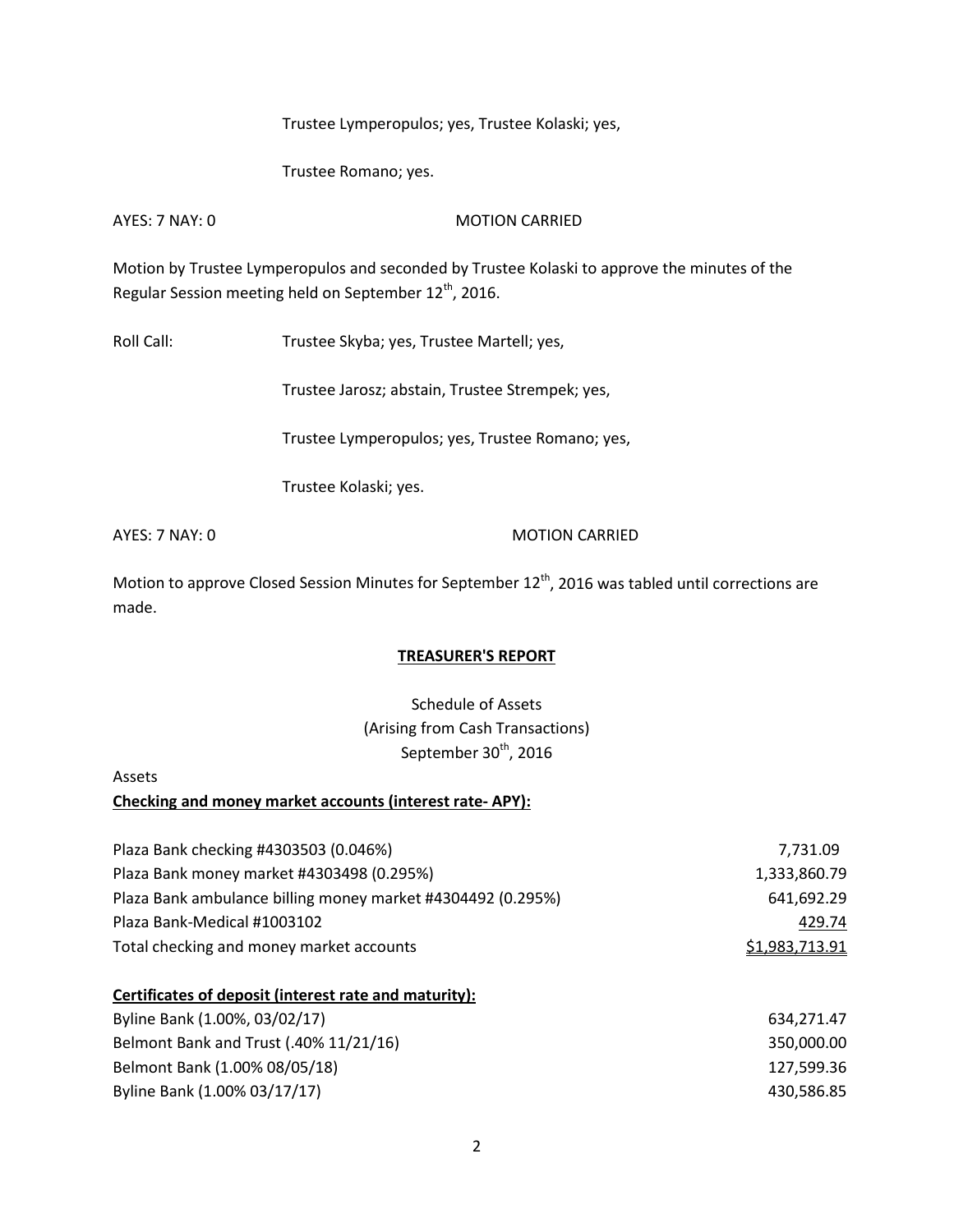| Belmont Bank (1.29%, 09/26/17) | 204,267.98   |
|--------------------------------|--------------|
| Belmont Bank (1.00% 08/21/16)  | 529.904.01   |
| Belmont Bank (1.00% 07/19/18)  | 374,390.65   |
| Total certificates of deposit  | 2,651,020.32 |

Total checking, money market and certificates of deposit  $\frac{1}{2}$  \$ 4,634,734.23

Motion by Trustee Martell seconded by Trustee Skyba to approve the Treasurer's report as presented from the Financial Statement for September 2016**.** 

Trustee Romano stated they brought in Lauterbach and Amen to discuss the issues they had. They were apologetic. Trustee Romano stated that the money at the end of the month is accounted for and they want the financial report to reflect that. This financial report is not exactly what they wanted and will have a finance meeting to show how they want it structured. Trustee Martell stated that we need a projected cash flow.

A CD matured and we broke it into 2 CDs. One which will mature in 90 days for \$350,000 so we can use it to pay for the roof and another for the remaining amount of the initial CD which we got for a higher rate of 1.29% Discussion.

Finally, in the financial report page 5 is incorrect for the title page and will need to do quality control.

Roll Call: Trustee Skyba; yes, Trustee Jarosz; yes,

Trustee Lymperopulos; yes, Trustee Kolaski; yes

Trustee Martell; yes, Trustee Strempek; yes,

Trustee Romani; yes.

AYES: 7 NAY: 0 MOTION CARRIED

#### **Chiefs Report:**

The Open House was another success, thanks to all the Trustees and Mrs. Kolaski who helped out. We went through 550 hot dogs donated by Lukes on Harlem, 480 Taffy Apples donated by Byline Bank, hundreds of pictures from Mickey D's, 100s of bags of popcorn, over 500 tee shirts donated from the 75<sup>th</sup> anniversary, 400 goody bags and 100s of gallons of Gatorade. Fun was had by all! We did have a lower turnout than usual this year.

The roof project is going very well, they finished their second week and will be completed in one more week. They have worked on the main roof for the last two weeks and have not found any problems up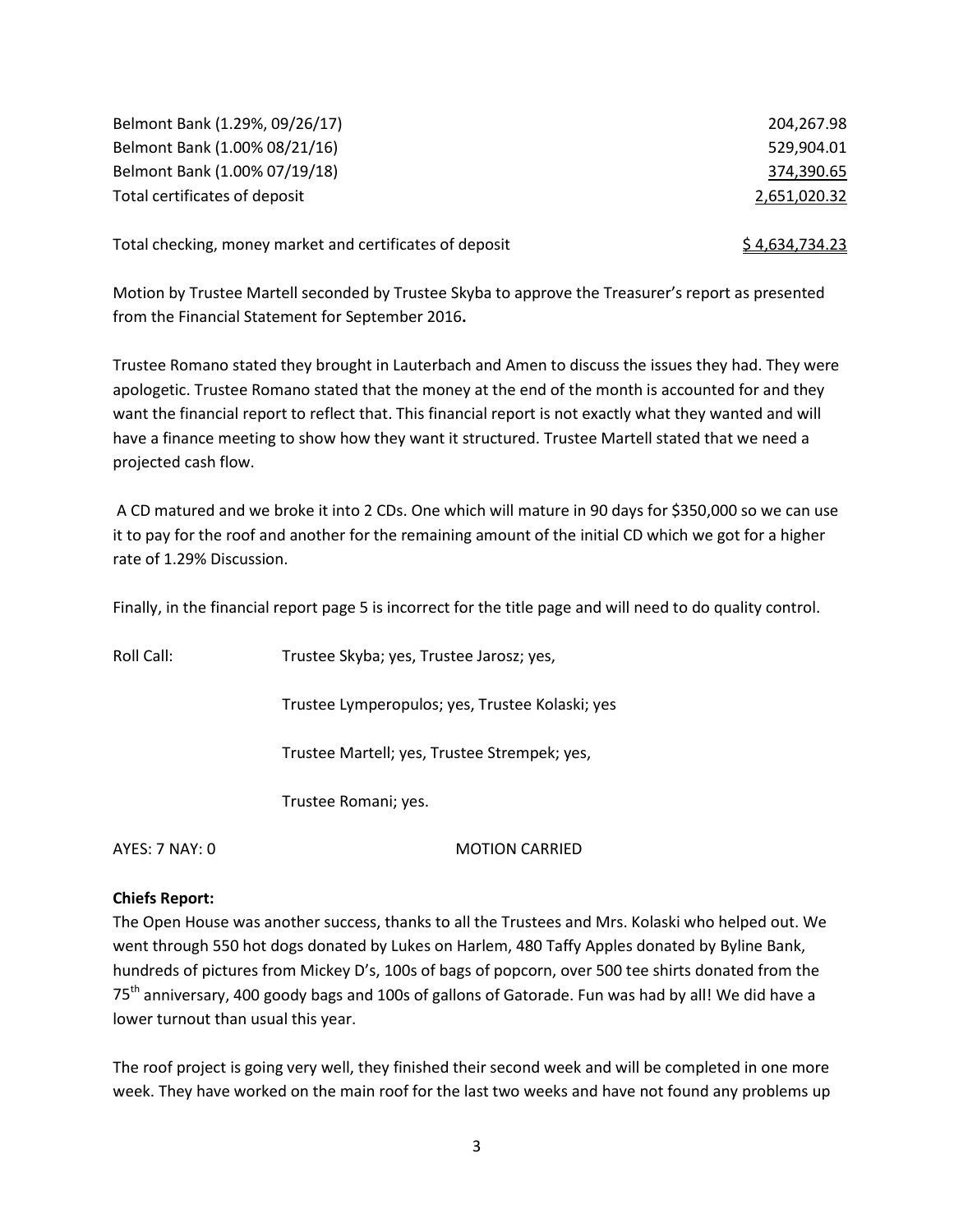to now. They started the first of the addition roofs today and it looks like they will not have a problem with that portion either. So far so good, remember they told us to be aware that usually they find problems worth 5%-10% of the cost of the project. The contractor has been wonderful, keeps everything clean and doesn't interfere with any fire department business. They report to Deputy Chief every morning on the status and any weather conditions. They have been a pleasure to work with.

We have a motion on the agenda to extend Call One, our phone provider for one more year. It has been a tough year with them because AT&T keeps raising the rates on one of our circuits. We used to pay \$200 per month and we are now up to \$1,000/month. Call One has done some research and they believe that we can switch to a T1 line for about \$300 per month but it would cost us \$6,000 to install the line. We received this price of \$6,000 from Chicago Communications and we are waiting on a price from Radco. If we go with Chi Com we will recoup the savings in one year.

Mark your calendars, the Christmas party will be held on December  $3<sup>rd</sup>$  from 3pm to 6pm.

Motion by Trustee Martell and seconded by Trustee Skyba to accept the Chiefs report for September 2016.

AYES: 7 NAY: 0 MOTION CARRIED

#### **President Report:**

Trustee Martell wanted to thank the trustees for their good work at the Open House. Many compliments and interesting questions. The firemen did an outstanding job as always. Discussion. Mary Field donating the flu shots is a wonderful thing and appreciated.

#### **Committee Reports:**

**Finance Committee**: Trustee Romano stated that Lauterbach is going to look at the depreciation

**Building and Equipment Committee**-: Trustee Lymperopulos stated that the roof project was covered by the chief.

**Information Technology Committee** – Trustee Strempek stated there is nothing to report.

**Policy Committee**-Trustee Kolaski stated that there was nothing that he knows of. Trustee Skyba stated that in the Rules and Regulations the Fire Chief job description does not have college education required which was in the old Rules and Regulations. Trustee Martell asked why we would lower our standards. Would like it to be added back in for a college degree. Discussion. Should have it as preferred college degree. Trustee Kolaski stated the attorney looked at it and there was no recommendation from him to have it. Trustee Martell states that new hires should have 60 credit hours of college to apply. Discussion. This will be reviewed by the Policy Committee and have it ready for the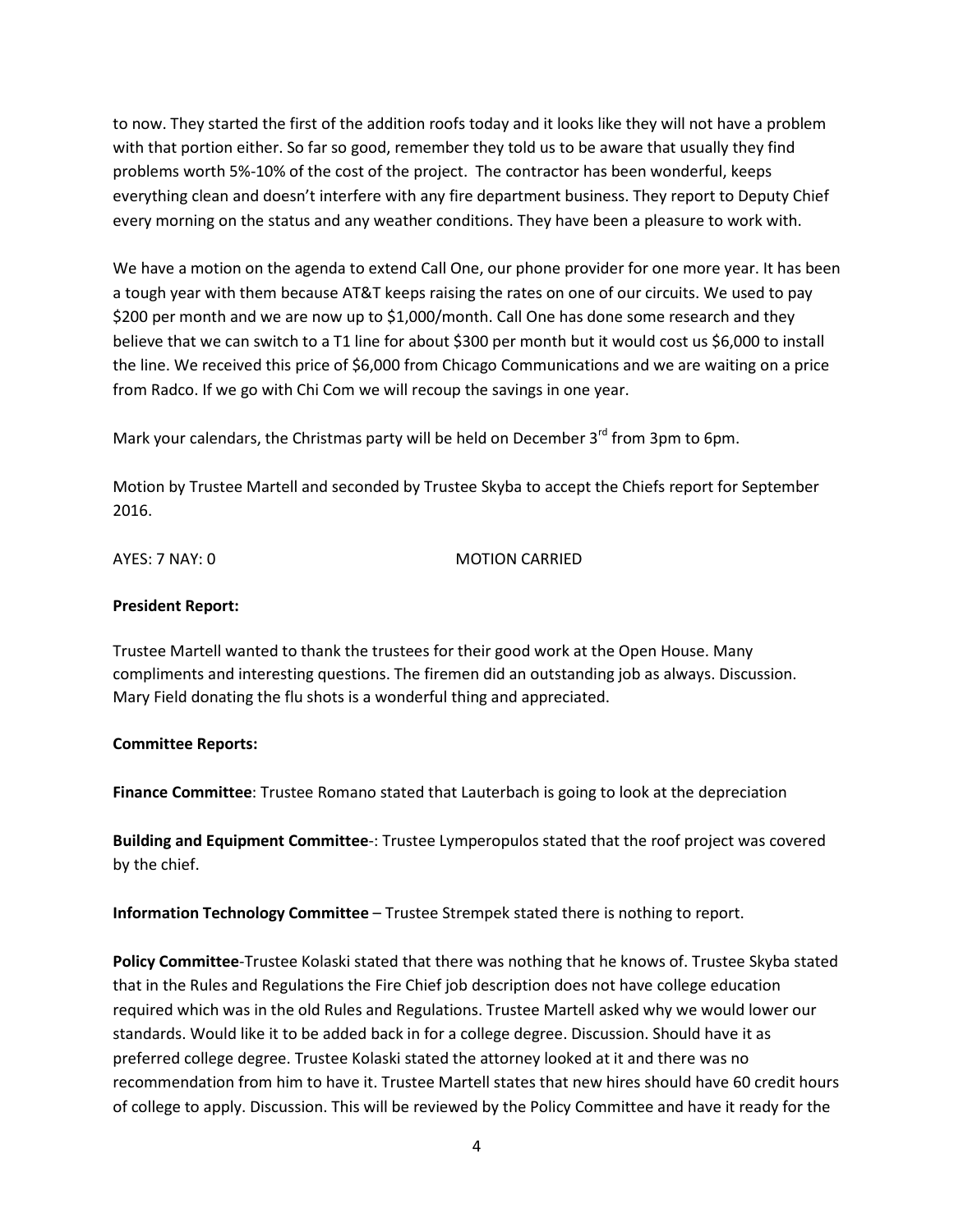next board meeting. Trustee Kolaski stated that it was great working with the Chief and with the policies.

**Strategic Planning Committee**- Trustee Martell stated that it will be important to do especially with a new Chief. Would like to meet in October.

**Human Capital Committee**-Trustee Skyba stated there is nothing to report.

**Community Relations Committee**- Trustee Jarosz stated there is nothing at this time and everything went well for the parties. Trustee Martell asked if we want to get something for our members for the Christmas party that says 75<sup>th</sup> anniversary. The Chief and Trustees thanked Trustee Jarosz for all his hard work. Discussion on the permanent thank you.

**Pension Fund**- Trustee Romano stated we have a meeting this month.

#### **Old Business:**

None.

#### **New Business**:

Motion by Trustee Jarosz and seconded by Trustee Lymperopulos to approve the one year Customer Service Agreement with Call One Incorporated for telecommunication services, effective October 23, 2013 to October 23, 2017.

Trustee Skyba asked what happens after one year. Trustee Strempek states that a lot depends on the changes in the area and hopefully there will be new equipment.

Roll Call: Trustee Skyba; yes, Trustee Martell; yes,

Trustee Jarosz; yes, Trustee Strempek; yes,

Trustee Lymperopulos; yes, Trustee Romano; yes,

Trustee Kolaski; yes.

AYES: 7 NAY: 0 MOTION CARRIED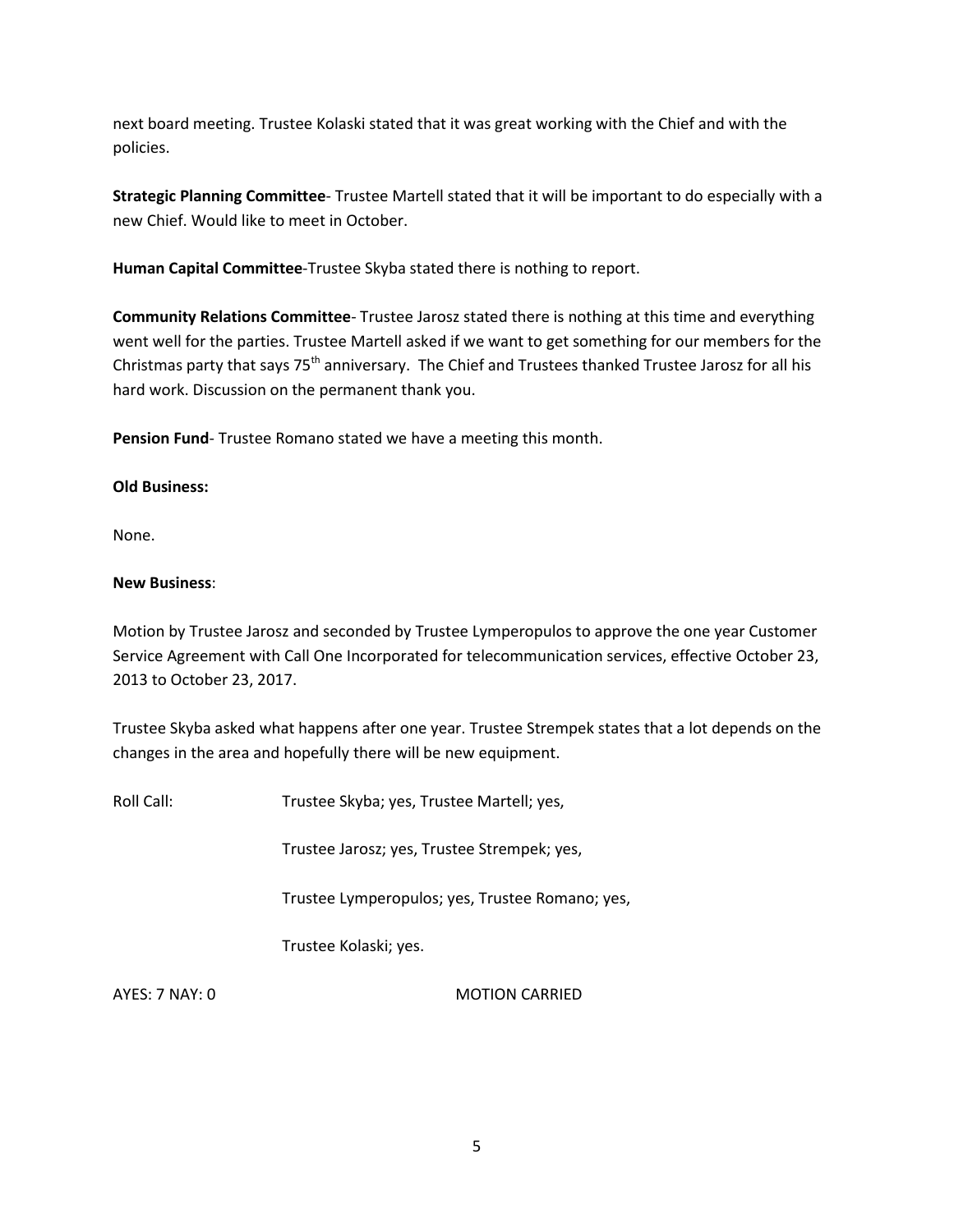Motion by Trustee Martell and seconded by Trustee Romano to approve the payout of elective sick time buyback to the following: Jeff Peistrup- 58 hours \$2,092.64 Randy Davis- 144 hours \$4,708.08 Total elective buyback \$6,800.72.

Trustee Romano reviewed the numbers.

Roll Call: Trustee Skyba; yes, Trustee Romano; yes,

Trustee Kolaski; yes, Trustee Lymperopulos; yes,

Trustee Strempek; yes, Trustee Martell; yes,

Trustee Jarosz; yes.

AYES: 7 NAY: 0 MOTION CARRIED

Motion by Trustee Martell and seconded by Trustee Skyba to approve the renewal from Blue Cross Blue Shield health insurance PPO policy RPPC3426, effective December 1, 2016 through November 30, 2017.

Trustee Martell states that this policy maintains our self-insured retention. Trustee Skyba asked if this is the policy that our insurance broker talked about at the meeting. Trustee stated it was and to remember we are self-insuring a portion of it.

Roll Call: Trustee Skyba; yes, Trustee Lymperopulos; yes,

Trustee Kolaski; yes, Trustee Romano; yes,

Trustee Strempek; yes, Trustee Martell; yes,

Trustee Jarosz; yes.

AYES: 7 NAY: 0 MOTION CARRIED

Motion by Trustee Romano and seconded by Trustee Strempek to implement a Flexible Spending Account (FSA) along with Dependent Care FSA for the active employees of the Norwood Park Fire Protection District through Accrue Solutions at a cost to the District not to exceed \$1,200.00.

Trustee Lymperopulos asked if we agreed on it, Trustee Martell said we will put it to vote and he feels it is the right thing to do.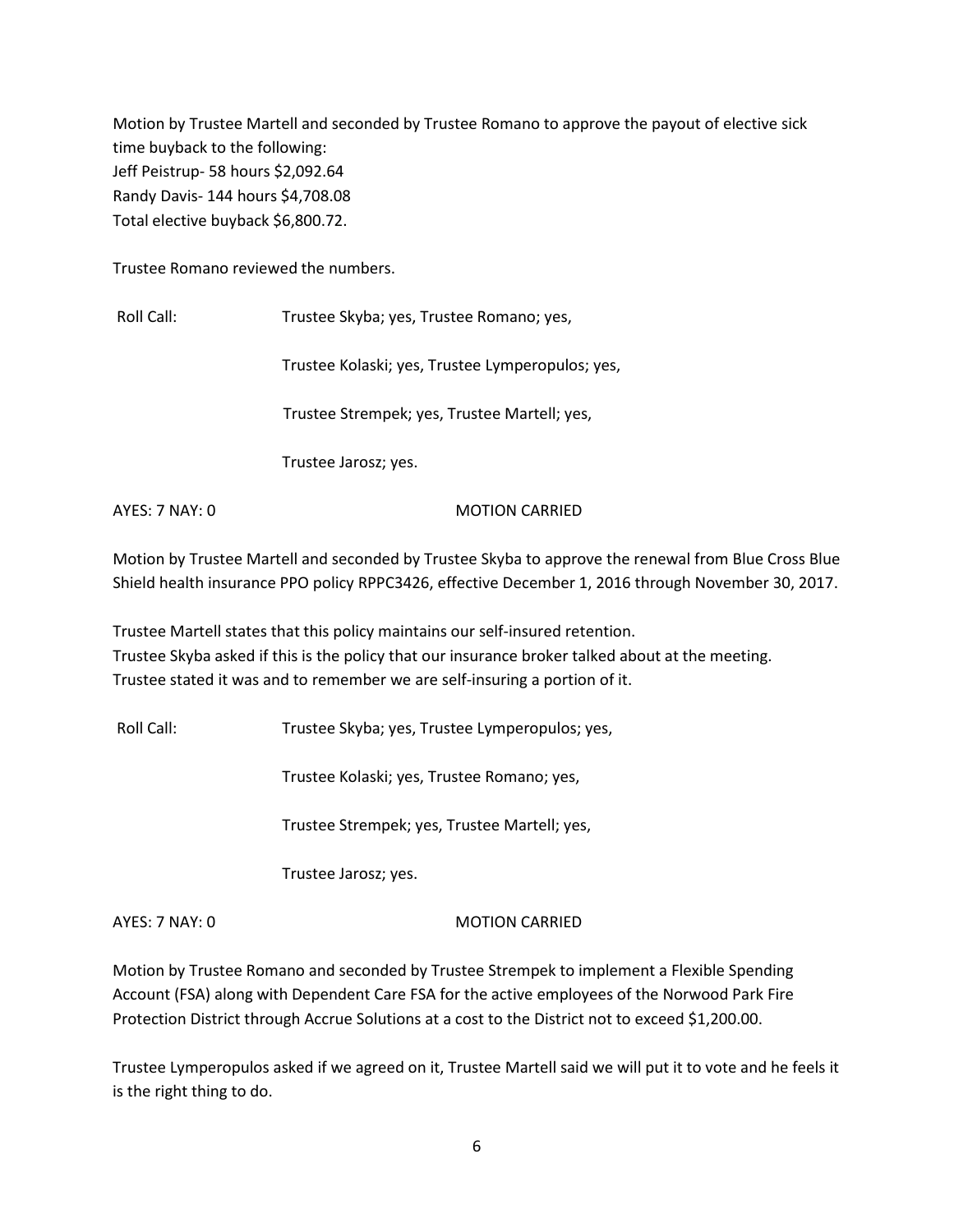Roll Call: Trustee Skyba; yes, Trustee Martell; yes,

Trustee Kolaski; yes, Trustee Romano; yes,

Trustee Strempek; yes, Trustee Lymperopulos; yes,

Trustee Jarosz; yes.

AYES: 7 NAY: 0 MOTION CARRIED

Motion by Trustee Skyba and seconded by Trustee Kolaski to go into Closed Session to discuss the appointment, employment, compensation, discipline, performance, or dismissal of specific employee (5 ILCS 120/2(c)(1) and Litigation (5 ILCS 120/2(c)(11)).

Roll Call: Trustee Skyba; yes, Trustee Martell; yes,

Trustee Strempek; yes, Trustee Kolaski; yes,

Trustee Romano; yes, Trustee Lymperopulos; yes,

Trustee Jarosz; yes.

AYES: 7 NAY: 0 MOTION CARRIED

Went into Closed Session at 8:21pm.

Returned from Closed Session at 8:55pm. No votes taken. No decisions were made.

Roll Call: Trustee Skyba; yes, Trustee Martell; yes,

Trustee Jarosz; yes, Trustee Strempek; yes,

Trustee Lymperopulos; yes, Trustee Romano; yes,

Trustee Kolaski; yes, Chief Stenson; yes.